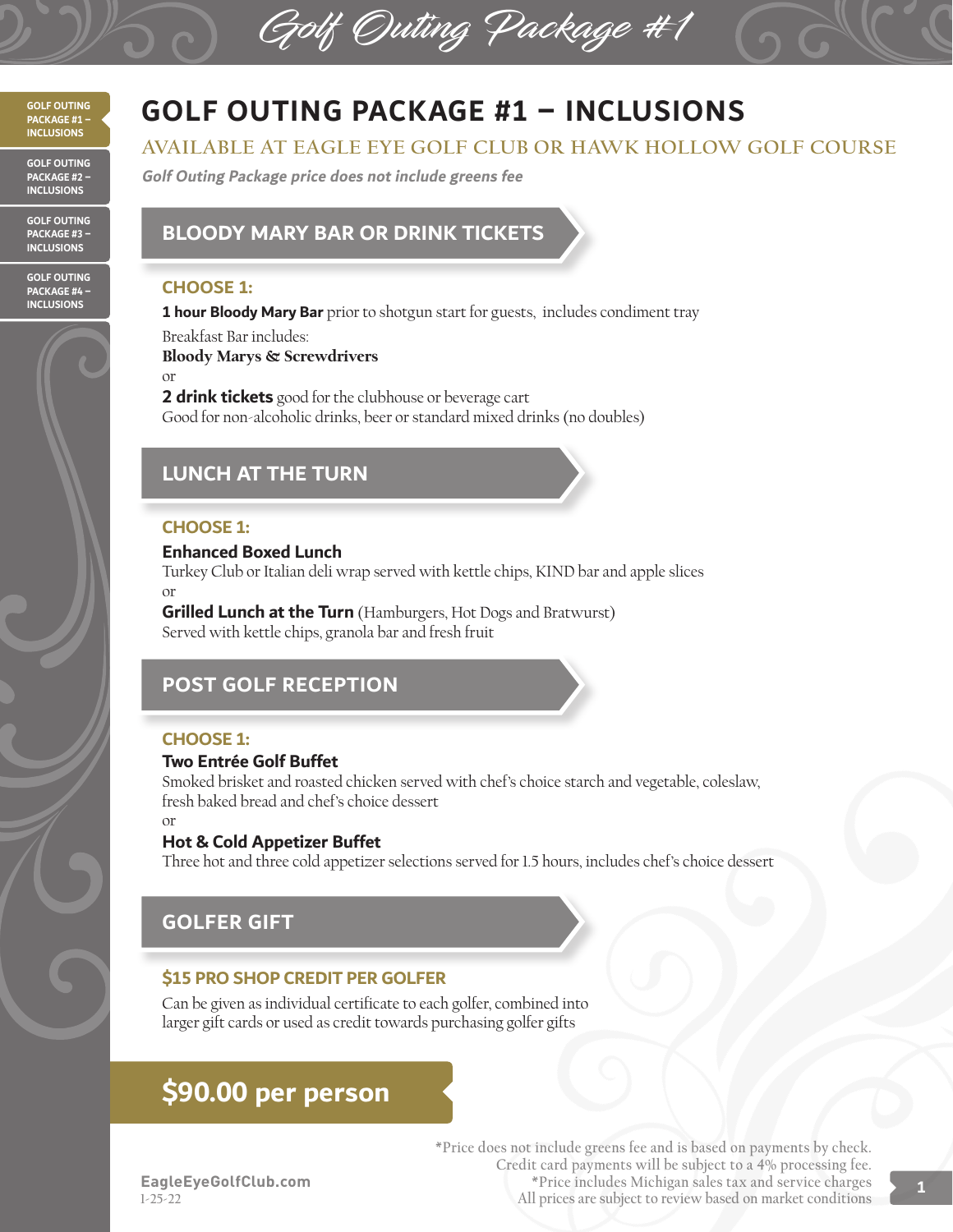## Golf Outing Package #2

**GOLF OUTING PACKAGE #1 – INCLUSIONS**

**GOLF OUTING PACKAGE #2 – INCLUSIONS**

**GOLF OUTING PACKAGE #3 – INCLUSIONS**

**GOLF OUTING PACKAGE #4 – INCLUSIONS**



## **GOLF OUTING PACKAGE #2 – INCLUSIONS**

#### **AVAILABLE AT EAGLE EYE GOLF CLUB OR HAWK HOLLOW GOLF COURSE**

**Golf Outing Package price does not include greens fee**

#### **BLOODY MARY BAR OR DRINK TICKETS**

#### **CHOOSE 1:**

**1 hour Bloody Mary Bar** prior to shotgun start for guests, includes condiment tray

Breakfast Bar includes:

Bloody Marys

or **2 drink tickets** good for the clubhouse or beverage cart Good for non-alcoholic drinks, beer or standard mixed drinks (no doubles)

#### **LUNCH AT THE TURN**

#### **CHOOSE 1:**

#### **Turkey Wrap Boxed Lunch**

Turkey & Cheese Wrap, chips, fruit & nut bar and apple slices or

**Grilled Lunch at the Turn** (Hamburgers and Hot Dogs) Served with kettle chips, granola bar and fresh fruit

### **POST GOLF RECEPTION**

#### **CHOOSE 1:**

#### **Low & Slow Buffet**

Choose 2 smoked meats, served with BBQ & Carolina Gold sauces, baked beans, coleslaw, potato salad, assorted breads and chef's choice dessert or

#### **Hot & Cold Appetizer Buffet**

Two hot and two cold appetizer selections plus Spinach Artichoke Dip served for 1.5 hours, includes chef's choice dessert

#### **GOLFER GIFT**

#### **\$15 PRO SHOP CREDIT PER GOLFER**

Can be given as individual certificate to each golfer, combined into larger gift cards or used as credit towards purchasing golfer gifts

## **\$80.00 per person**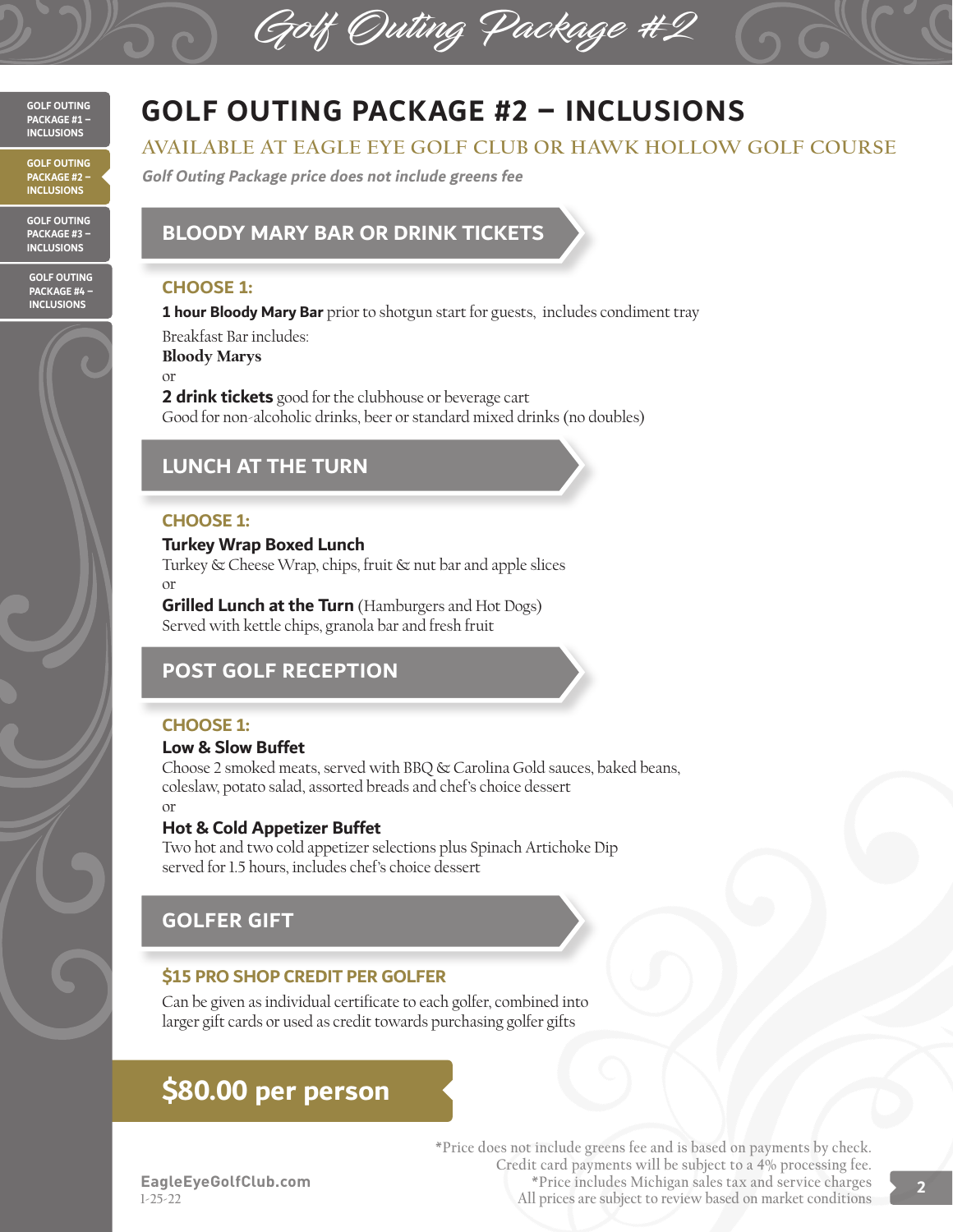# Golf Outing Package #3

**GOLF OUTING PACKAGE #1 – INCLUSIONS**

**GOLF OUTING PACKAGE #2 – INCLUSIONS**

**GOLF OUTING PACKAGE #3 – INCLUSIONS**

**GOLF OUTING PACKAGE #4 – INCLUSIONS**



**AVAILABLE EXCLUSIVELY AT TIMBER RIDGE GOLF CLUB**

**Golf Outing Package price does not include greens fee**

**BREAKFAST**

**Assorted donut holes & Biggby coffee**

#### **LUNCH AT THE TURN**

**Turkey Wrap Boxed Lunch**

Turkey & Cheese Wrap, chips, fruit & nut bar and sliced apples

#### **POST GOLF RECEPTION**

#### (SERVED OUTSIDE IN THE PAVILION OR INSIDE THE CLUBHOUSE)

#### **Classic Cookout Buffet**

Grilled Hamburgers and Hot Dogs served with chef's choice sides, House made chips and chef's choice dessert

#### **Two Entrée Golf Buffet**

Smoked brisket and roasted chicken served with chef's choice starch and vegetable, coleslaw, fresh baked bread and chef's choice dessert (ADD \$10.00 per person)

### **\$50.00 per person**